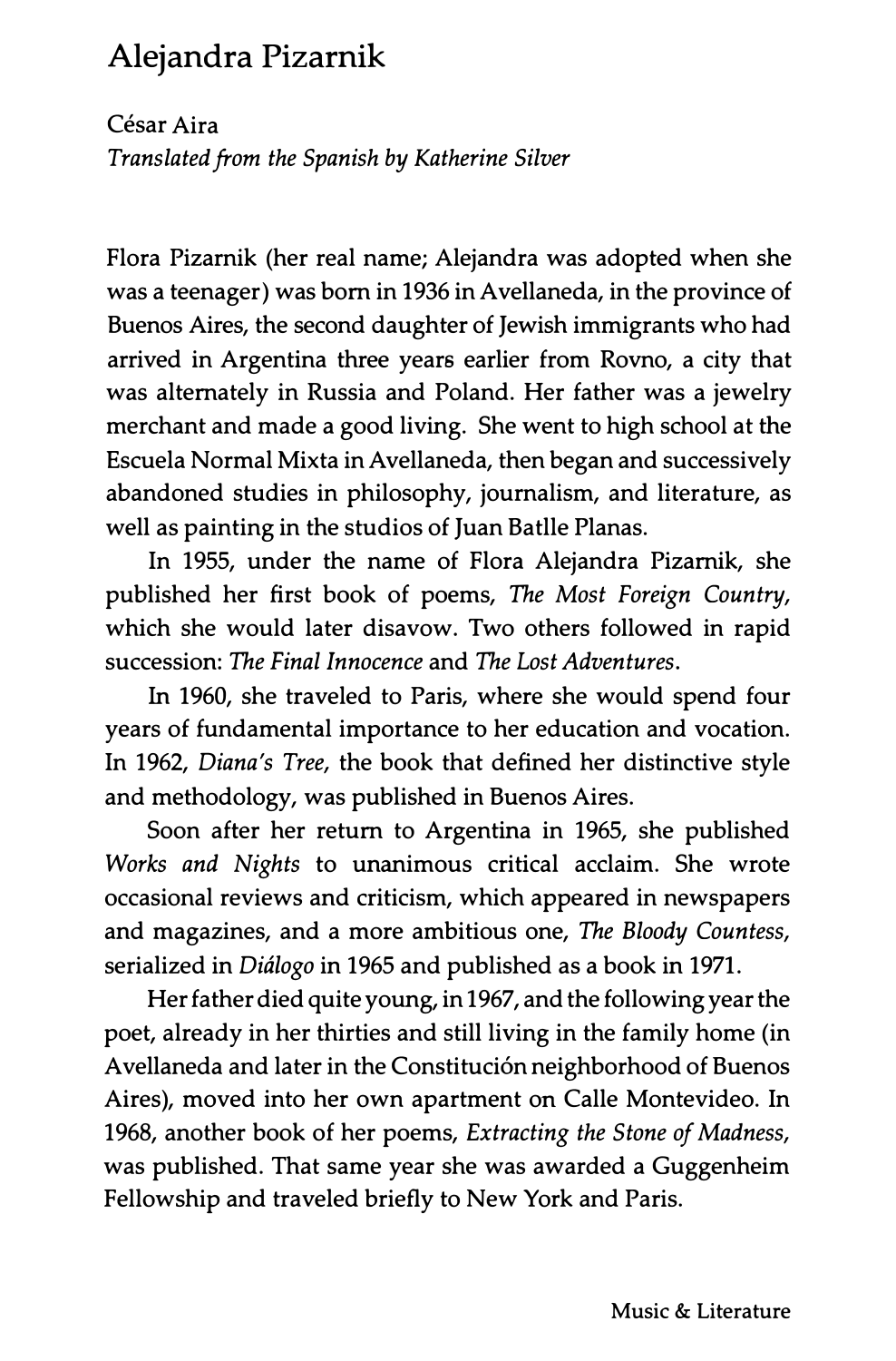It was around this time that she suffered a series of personal crises. Her first suicide attempt in 1970 was followed by others, and she was hospitalized several times in the psychiatric ward of Hospital Pirovano. In September 1972, when she was thirty-six years old, she died of an overdose of sleeping pills. At the end of the previous year she had published her last book, A Musical Hell. Several other works appeared posthumously, the most important of which was Shadow's Texts and Other Poems. In 1994, a volume of her complete works (Obras completas) was published; it included her entire oeuvre with the exception of her first book and a few articles. There is also her diary, which has been published in full (Diarios), and letters, a volume of which is being prepared. In 1991, a biography (by Cristina Pifia, editor of her Obras completas) was published, an extraordinary event in Argentine literature that can be attributed to the aura of almost legendary prestige that surrounds the life and work of A.P.

As is often the case with literary criticism, my own has its origin in a desire to correct an injustice, the one I see in the quite habitual use of certain sentimental metaphors to talk about A.P. Almost everything written about her is chock full of "little castaway," "lost little girl," "statue uninhabited by her self," and others like it. This shows a rather alarming lack of respect, or an overdose of confidence, but in any case, a devaluation. Which would be merely anecdotal if it didn't indicate, as is always the case when a metaphor is used, a reification, and, as such, an obstacle to a view of the process. It reduces a poet to some kind of bibelot decorating the bookshelf of literature and shuts down the process through which poetry emerges, a frequent result of the work of critics who, despite the very best intentions, seem to be determined to freeze literature into objects. And then it doesn't matter that the writer's work had been, precisely, to unfreeze the world, make it flow in an endless operation: the work, and the writer herself, ends up, in the words of my colleagues, as a "little statue of terror."

This is a quote from A.P., as are the majority of the phrases used in these cases. She didn't skimp on autobiographical meta-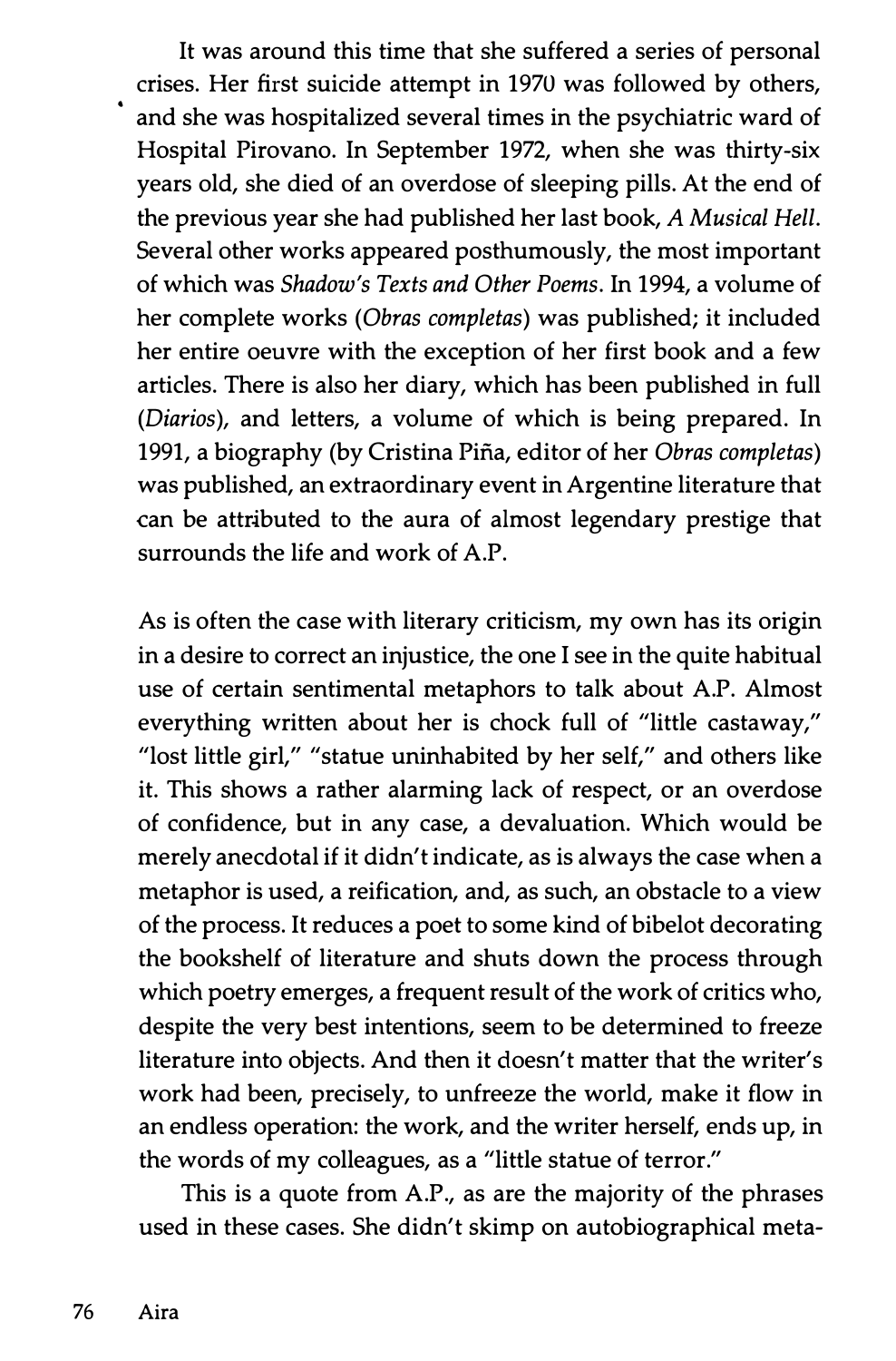phors, but that is no excuse to use them against her, especially because doing so confounds poetry already made with poetry in the process of being made. In the later instance, the metaphor of the subject is used to continue to make poetry; it could be called a disposable tool. What I mean is that in order to constitute the subject that is necessary in order to be able to write, the poet makes use of, among other things, metaphor. But a metaphor, no matter how attractive it may be, is not the destination. If it were, there would be a freeze, a museification, we would be left with a catalog of objects, and once there are objects, the poetic task of "creating process" will have been betrayed. Poetry would then be considered "done," and there would be nothing left to do but stop writing, or die. I'm not saying this doesn't happen. For now, we only need to admit that in order for the continuation of the process to be worthwhile, the metaphor (or the poem itself) must be good, and quality can be discerned only in what has been frozen or reified in some way or other. Poetry, however, keeps going, because a process is established on another level, in a dialectic between the process and the result.

Art comprises these two coexisting and simultaneous phases engaged in a perennial dialectic: process and result. It is not a matter of separating out what corresponds to one or the other in any particular work or artist, but it is possible to distinguish the two ends of the spectrum: the result end tends toward commercial " consumable" - art, and the process to experimental or radical art. On the result end is the reader or the spectator; on the process end is the artist. One could say that there is harmony between process and result in classical art, and it is this harmony that defines the classical. In the modem era, this dialectic has been exacerbated; in their eagerness to achieve art that was nothing but process, the avant-gardes of the twentieth century placed it front and center; this culminated, I believe, in Russian constructivism, which did not, however, leave any heirs; around the same era (about 1920) Dadaism-less systematic-was more fertile through the surrealist legacy. I would like to begin these lectures with some reflections on the dialectics between the process and the result in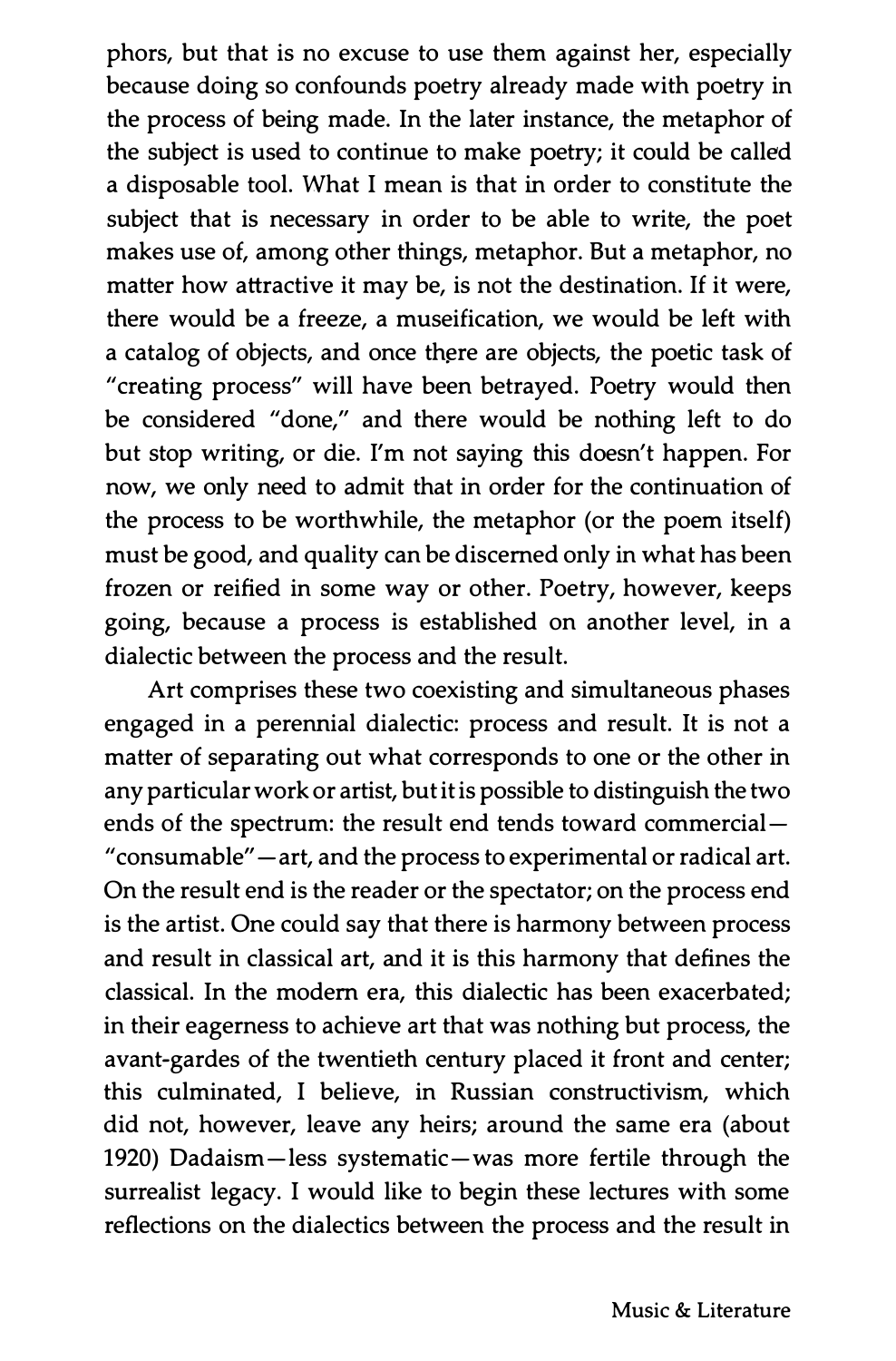surrealism, in part because this is still, to a large extent, our own predicament, and in part because it is an introduction to our topic, for A.P. lived and read and wrote in surrealism's wake.

In surrealism, as in any "school," at least during its militant phase, the process is what prevailed. The avant-garde movements were essentially recipes for "how to do it"; the only paradigm of quality that mattered was the execution of the creative process, for only time could determine the quality of the result, which by definition remained in a state of suspense.

The key process of surrealism, or the key to the process, was automatic writing, which is sort of the process in its pure state, in as far as it claims to be the free flow of the unconscious, that is, of the mental arena liberated from any consideration of the result $$ from critical judgment. The result is reabsorbed into the process; the process itself is already the result. This, in itself, is somewhat paradoxical because it means that if the flow is truly automatic, if it is cleansed of any critical judgment, then it will be good, that is, it will satisfy that critical judgment excluded on principle but recovered in the course of events.

It is through automatic writing that surrealism creates its origin myth, but there is more to it than that: it is an origin myth in a constant state of re-actualization. If the premise of automatic writing is carried to its extreme, every surrealist work is already dead, already relegated to the past at birth. The method forces the artist to be a perpetual Orpheus, forbidden to turn around and look at what she has done. Because even the most distracted glance carries with it an evaluation; this is inevitable, but it shuts down the process of creation. The myth divides time in two and preserves each half in its purity: the evaluation produces a pure past, in which the present-blind action, divested of critical judgment-plays no part. And creation produces a pure present, which will never become the past because it is not allowed to contemplate it from the outside. Once the work of art is made, it ceases to be art: it is a document, the record of a process. This peculiar compartmentalization of time gives surrealism its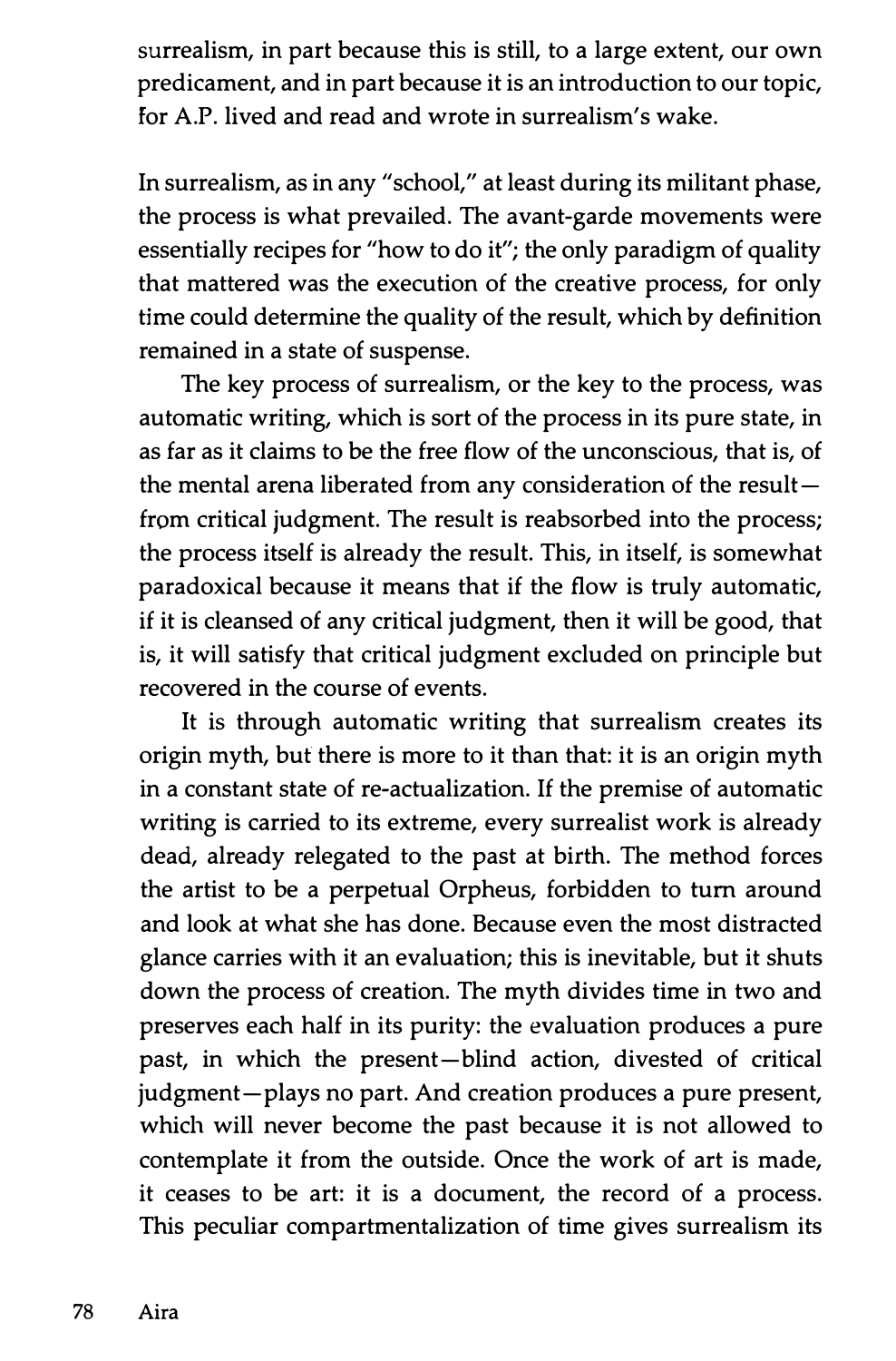intriguing character as a "dead" school, always surpassed, from its very inception. Since its initial eruption, surrealism has always been considered dead, and finding it still alive has always been . cause for amazement.

All of the foregoing is, of course, in terms of "maxim," the ideal reading of the myth. In practice, the myth was modulated by practical realities. After all, the surrealists were human and the human is always too human. Critical judgments continued to hover right around the corner, as is illustrated by this apothegm from Aragon: "If you write pathetic inanities using surrealist techniques, they will still be pathetic inanities." Here they don't live up to their own invention; we would have preferred the surrealist method to be capable of transforming a pathetic inanity into poetry. Be that as it may, the vacillations and contradictions of the surrealist doctrine throughout its long and turbulent history stem from these demanding premises and their clash with reality.

When A.P. began to write in the fifties, everybody thought surrealism was dead (which was not news). It was natural for the poet, shaped as she had been by surrealist tastes, to instrurnentalize the methodology of a dead school, like someone who wears the wristwatch of a dead parent. The ideology having vanished, its mechanism could be useful for new creations; in other words, automatic writing could be used to make good poetry. Which seems to be exactly the opposite of what the surrealists proposed. However, the surrealists did the same thing: the opposite of what they proposed. Hence their myth, which fulfilled the purpose of all myths: to mediate between opposites. It was due to this internal contradiction that surrealism was dead from the start (it was its own origin myth) and was guaranteed a long life, always posthumous.

In the young A.P ., the stance of the poet becomes more sincere, and simpler. There is no utopian or ideological disguise but rather a single and explicit goal: to write good poems, to become a good poet. The result is everything, the desire to write "good" poetry overpowers all else, with the conviction, which A.P. shares with all young poets past and future, that all other ends can be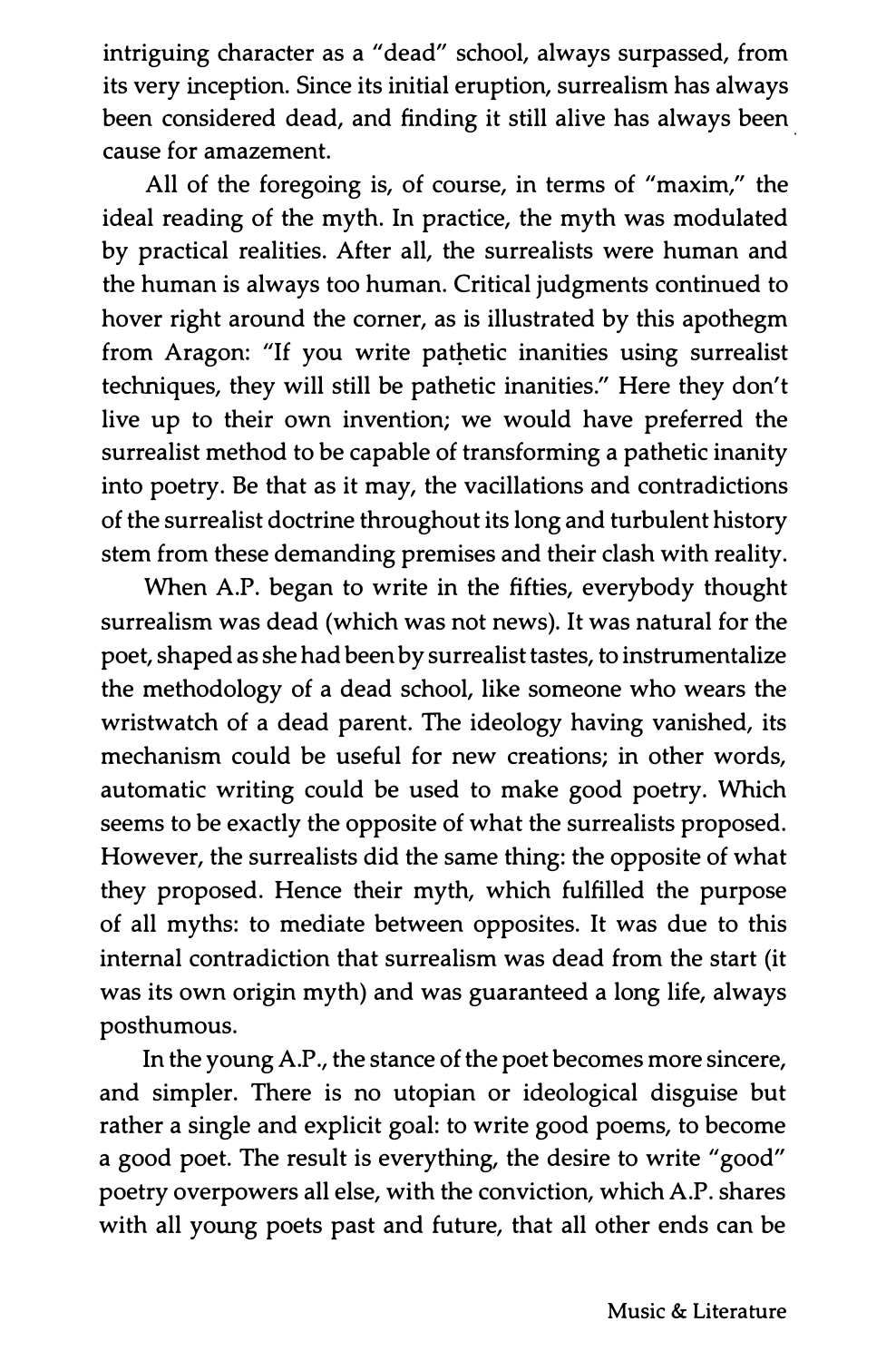sacrificed to this one because by achieving it they will, by default, achieve all the others.

With this plan, A.P. appears to be placing herself on the opposite end of the spectrum from the surrealist plan, but I think that in fact she is taking it on from the inside, reinventing surrealism from within its nucleus of prenatal death, and by doing so differentiating herself from many retrograde "surrealists" still deluded about the survival of old utopias.

The adoption of the method of automatic writing is a function of its usefulness to attain the New. And the importance of the New is supreme, the sine qua non to continue writing. Surrealism was primordially a system of reading, the richest and most productive one in the modern era. (This also constitutes part of the surrealist contradiction: it was a system of reading, and it .proposed a system of creation wherein reading was taboo.) The surrealist omnibus is very large, even exhaustive; it can make one think that everything has been written. The function of automatic writing was to "catch" what might still be new in the depths (unconscious, oneiric, transpersonal, random) where it had taken refuge. For this reason, and whatever Breton might say, automatic writing was being instrumentalized from the beginning.

To summarize: A.P. inverted the surrealist method by placing the evaluation, the critical I, under the command of automatic writing, thereby emptying it of its programmatic contents and turning it into a method without ideological illusions, at the service of a métier. It retains from automatic writing precisely what this had been called on to dissolve, the result, this thanks to the limitless range in the choice of terms, which makes it possible to form a sentence with elements taken from any area of discourse and achieve novelty impossible in that world of the exhaustive "Surrealist Library," where everything has already been written.

So, through this method, the critical I-which A.P. not only retains but even puts in charge - takes the shape of a foreign body. Once there, it must be either elaborated upon or camouflaged, homogenized into the rest of the worked material through the combinatorial possibilities of automatic writing. Otherwise, it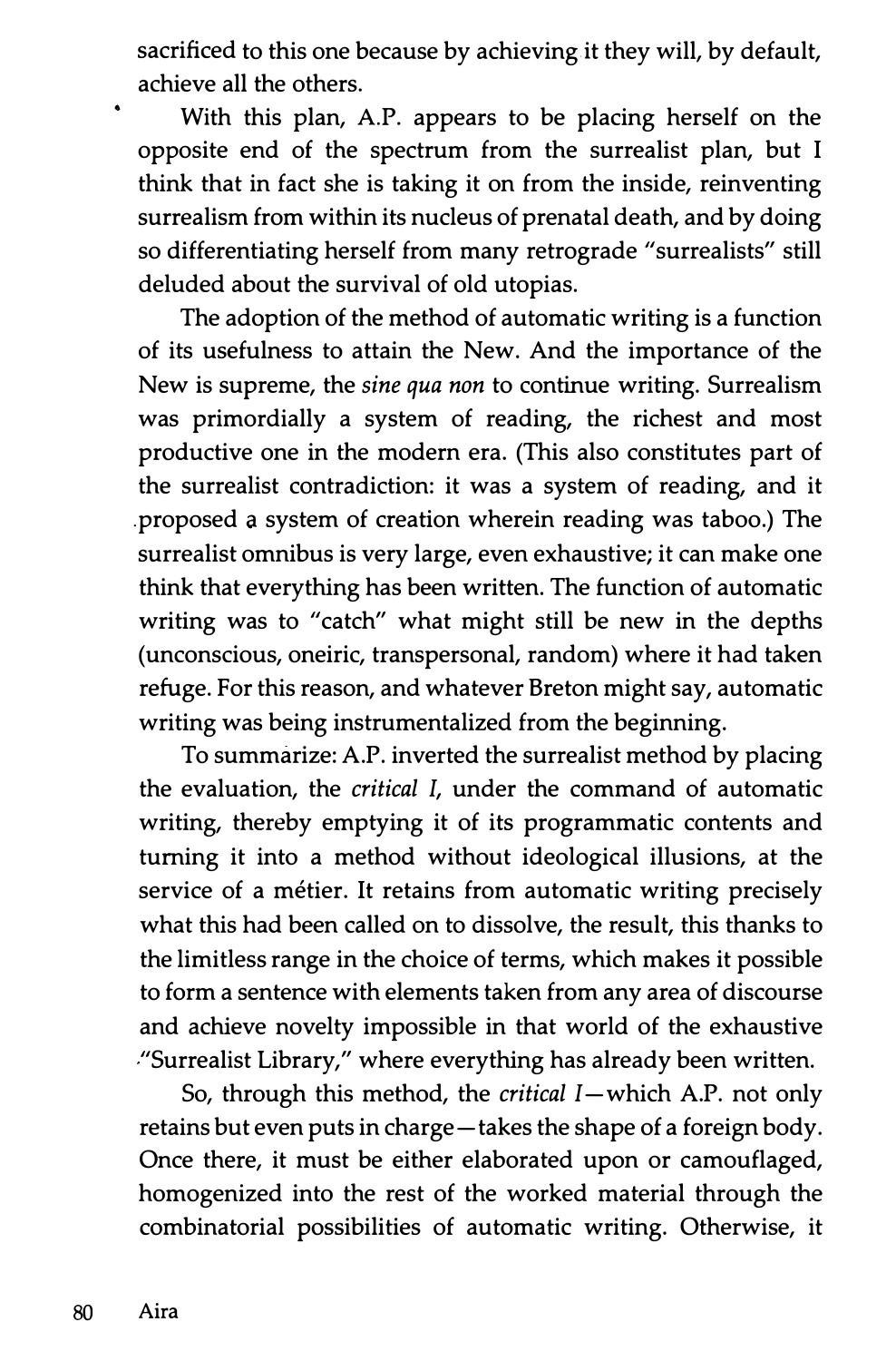would stand out too much and expose the adolescent entity it represents. This is the source of the autobiographical metaphor that inscribes all of A.P.'s poetry, to such an extent that it becomes a theme and results in the deplorable posthumous rubric with which we began: "little castaway," et cetera.

This autobiographical metaphor suggests a different genealogy. The "maximum latitude" in the choice of terms, the first and last benefit of automatic writing, threatens to make the watchful critical I explode; for surrealists, such an explosion is acceptable and assumed, at the cost of making poetry objective; A.P.'s personal system, subjective to an exaggerated extent, requires the participation of a mannequin of the  $I$  to give it continuity and contain the chaos. Above all, because without a subjective entity that survives the poetic labor-that is, the creation of a "good" poem-it would all end there. The poet would become reified and substantiated within the poem.

This kind of metaphor plays the role of a biographical synthesis or a mnemonic formula. It's what in marketing jargon would be called a "publicity stunt." Who was Emily Dickinson or Karoline von Giinderrode, or anybody else? "The wind's passionate lover," "the traveler with her birdskin suitcase," et cetera. I think it's unfair to reduce A.P. to one or many of these formulas because she used them only so she could continue writing, not in order to shut her work down. It is still not the constitution of a subject (I intend to show that in A.P. the subject is constituted through its dislocation) but rather a parody of it, its reduction to the absurd. When they are not corny, the often pathetic modulations of these formulas-"forgotten little girl," "dead little girl" - play the role of subjectivizing automatic writing and maintaining the machine in motion.

In fact, we are dealing with a subject in the form of an object. We should call it a "character": character is the recourse used to overcome the contradiction between subject and object. In lyric poetry the subject is almost always the character, thereby rendering literary what would otherwise be purely narcissistic whining. The character subject-fractured into little girls, sleepwalkers,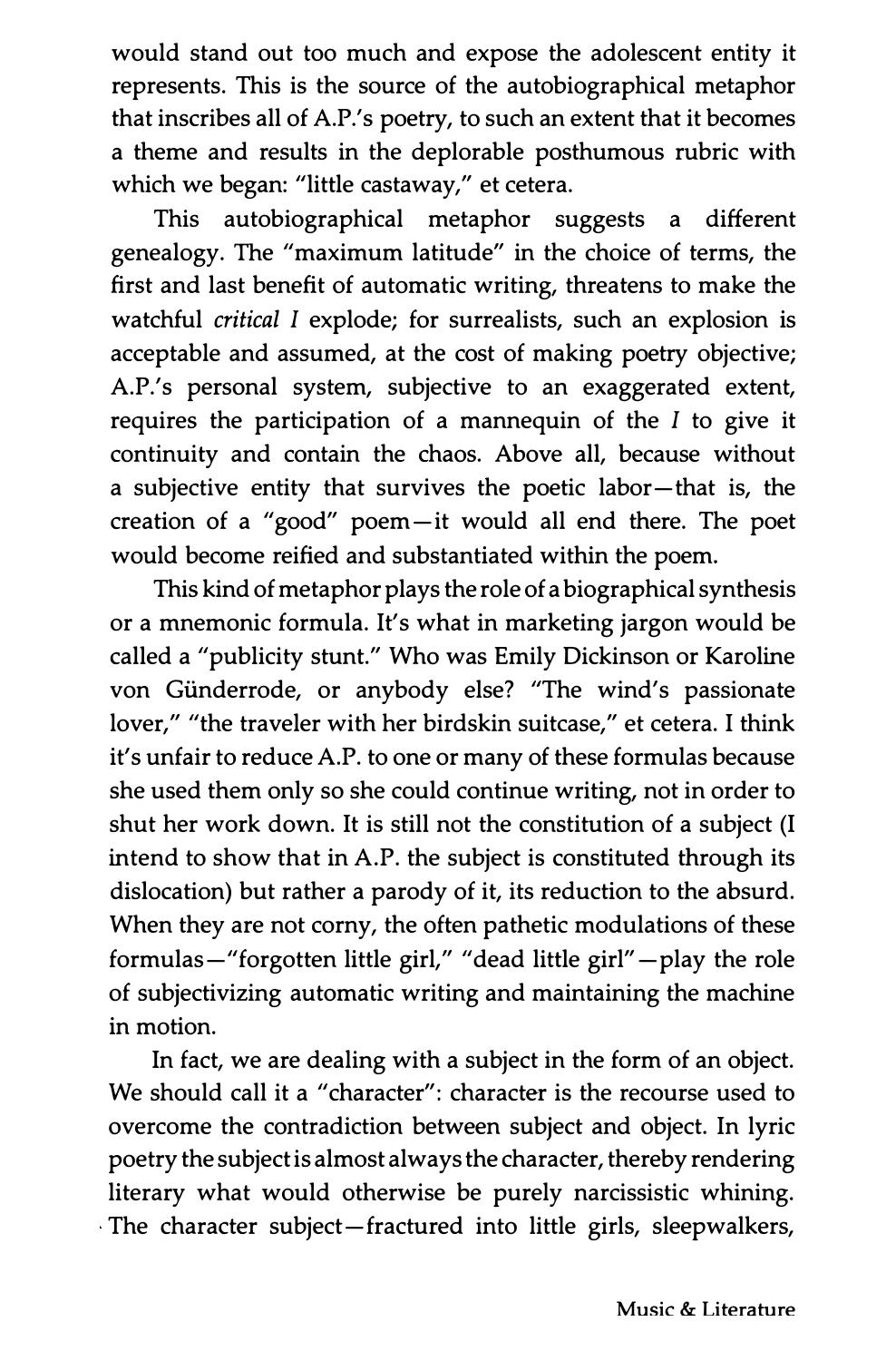castaways-allowed A.P. to move forward in her writing without falling into the conventions of old-fashioned sentimental lyrical poetry.

It is, admittedly, a temporary solution, subject to the depletion of a combinatorial system with a limited number of terms. How far can one go on the strength of little lost girls, tiny sleepwalkers, and travelers with empty glasses? It is this dangerous game that brings A.P. closest to kitsch, and it is precisely what rescues her with the best of intentions. The danger defines the limits of this recourse, strictly monitored by her horror of the ridiculous and by an elegance nurtured through her reading of the poets in the surrealist canon.

This limitation is one of the most distinctive features of A.P.'s poetry, which presents itself as an oeuvre that will be completed; rather than remain indefinitely open to the dictates of inspiration or experience, it is closed like any combinatorial system, and the end is always in sight. From the very beginning, since Diana's Tree in any case, there are signs that it is advancing toward a point where everything will have been said that was possible to say within the rules of a very demanding game. This depressing suspicion gives the ensemble an anguished tone, and forces upon it its nocturnal, pessimistic, vampiresque themes (because the movement is nurtured by a given quantum of life). For moments, it seems as if A.P. is commenting ironically on this situation, hollowing out her voice to pull her own leg: "I speak of the places where poetic bodies are made-like a basket filled with the corpses of little girls."

Having said all that, a character exists only within the mechanism of a story, and a story needs changes of tense, which is opposed by the surrealist poet's restriction against mixing the past and the present. The key to automatic writing is the purity of the present, and here we can already see one of the paths that lead to the brevity of A.P.'s poems. (She always lacked the narrative impulse that characterized other Argentine surrealists, such as Olga Orozco or Enrique Molina. It was lacking even when she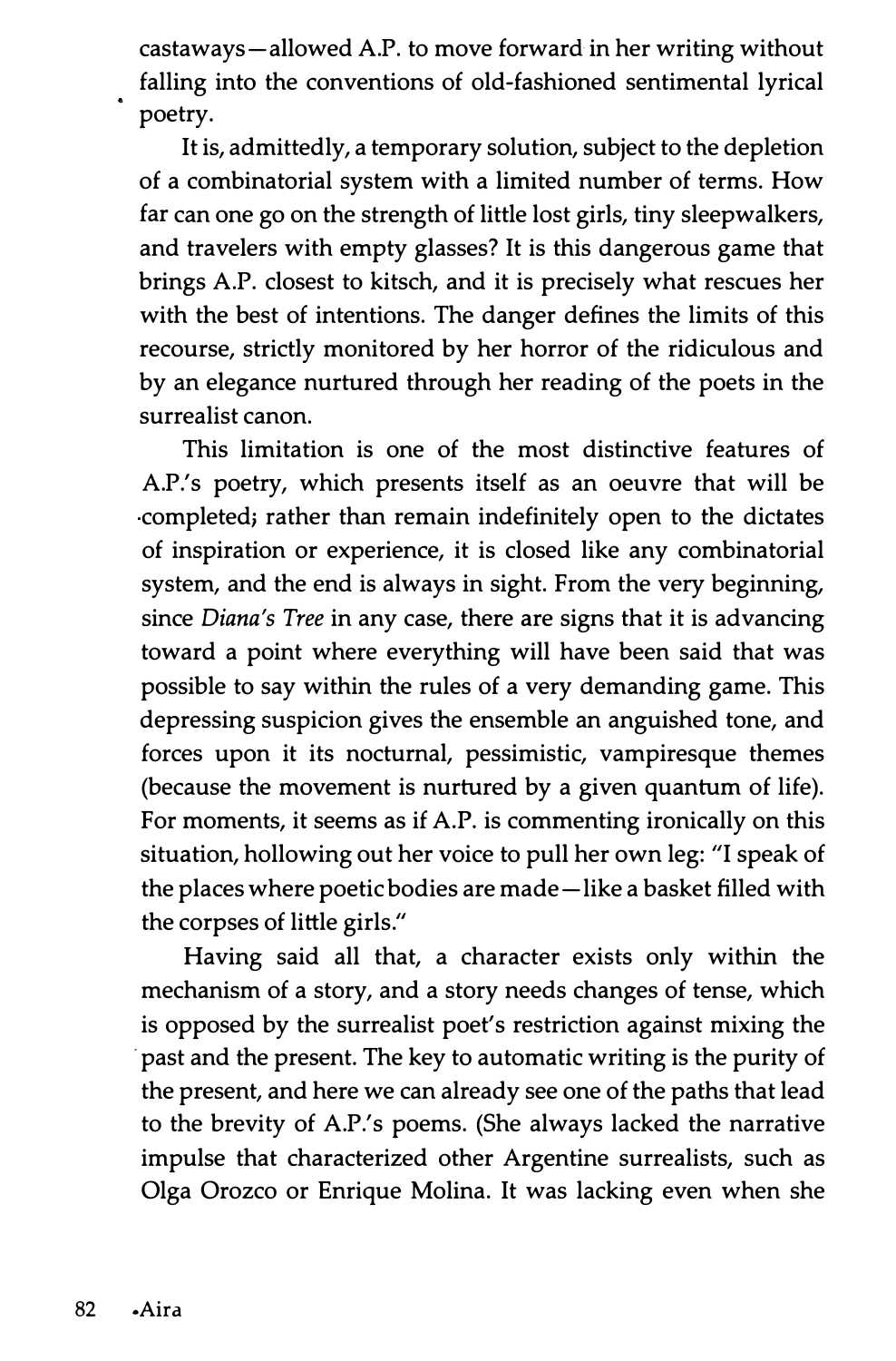explicitly wanted to harness it in the long prose poems from her final period.)

When the surrealists adhere to their original method, even in longer formats such as "novels," like those of Benjamin Péret or Giorgio de Chirico's Hebdomeros, the Metaphysician, they maintain an absolute present of reading that prohibits conventional mental recomposition. The reading continues in the present tense of invention, of writing, which in a way cancels what comes before and begins anew with each sentence. It promotes a new kind of reading, one that is no longer reading-defined precisely as the conventional recomposition of what's been written-but rather an updating of the writing. This demand for the present closed like a trap door over A.P.'s work, contributing to its claustrophobic atmosphere. Thus can be explained (I don't know how else to explain it) the poem "Wristwatch" from Works and Nights: "Tiny lady / living in a bird's heart / emerges at dawn to utter one syllable / NO." There is the subject character, the "tiny lady," confronted by her own contradiction at not being able to function as a character because she explicitly denies herself the passage of time or the coexistence of tenses that would make a story possible. The contradiction is resolved through negation, which determines the brevity of the poem (a "yes" would have opened the gates to the story of the adventures of the lady through the fronds of time, so much denser by virtue of the action of automatic writing). Incidentally, this poem suggests other convergent themes: hints of a magical toy shop suggest the irreducible nature of childhood, which is never left behind; the exponential increase of miniaturization (the bird is already small, its heart is more so, and the heart is the lady's home) suggests a compression or economy always in the process of emulating itself; and its brevity, associated with the idea of a jewel or a precision mechanism, suggests her ironclad control over quality. As for the "dawn," I've noticed that it is the emblematic moment in A.P.'s poetry, when time is nullified, perhaps for autobiographical reasons (insomnia), perhaps as part of a general process of inversions, which I will speak about later.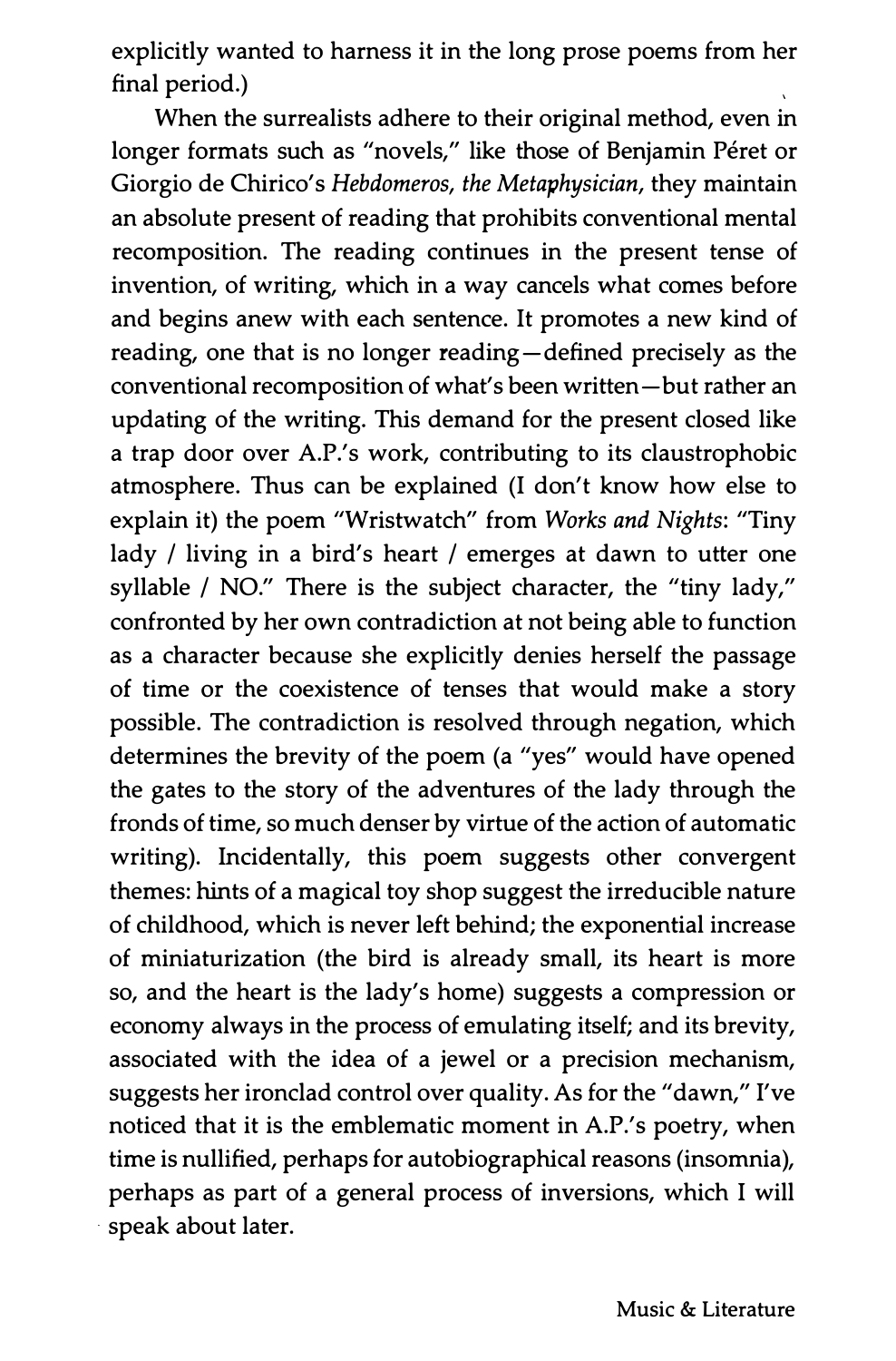The coexistence of tenses in a story is basically the cohabitation of the present and the past: the past in which the events took 'place, and the present in which they are being recounted. Stories are essentially optimistic because the narrator has to have survived the events, "lived to tell the tale." The gloomy tone of A.P.'s poetry derives also from her refusal, or inability, to adopt a narrative rhythm.

The present in itself is brief; to the imagination, it seems "miniature and capricious" (Bachelard). I see this restriction to the present tense as one of the overdetermining factors of the brevity of A.P.'s poetry, a feature that should not be taken for granted. In the books that came before Diana's Tree, the length fluctuates, and is more or less conventional. One place where the passage to definitive concision can be seen is in the section, "Other Poems," appended to the end of Diana's Tree, poems written just prior to the book. These poems seem like fragments and based on their placement represent something like the "liquidation" of her stage of apprenticeship. It is as if she had pruned everything superfluous off the last poems from that period and left only the best, only what makes them poetic, without the discursive scaffolding of progression and development. I see here two other factors that determine her brevity: first, the will to maintain quality without fluctuations, the consequence of having made quality the only ideology of her work; and second, by suppressing development, the transfer of all "explanations" to the extratextual autobiographical plane.

But brevity also stems from surrealist premises. All the overdetermining factors I have enumerated can be summed up in the demand for purity, the key element in all programmatic schools and movements, and the consistent core of surrealist concerns. Brevity guarantees purity a priori by shutting out everything accessory or trivial that comes with extension. Within the surrealist methodology, this issue presented some pretty unsolvable problems. As far as I know, Breton theorized about it only in one later text, Le la [The La] (1960), which begins, "The 'dictation of thought' (or of something else?), which surrealism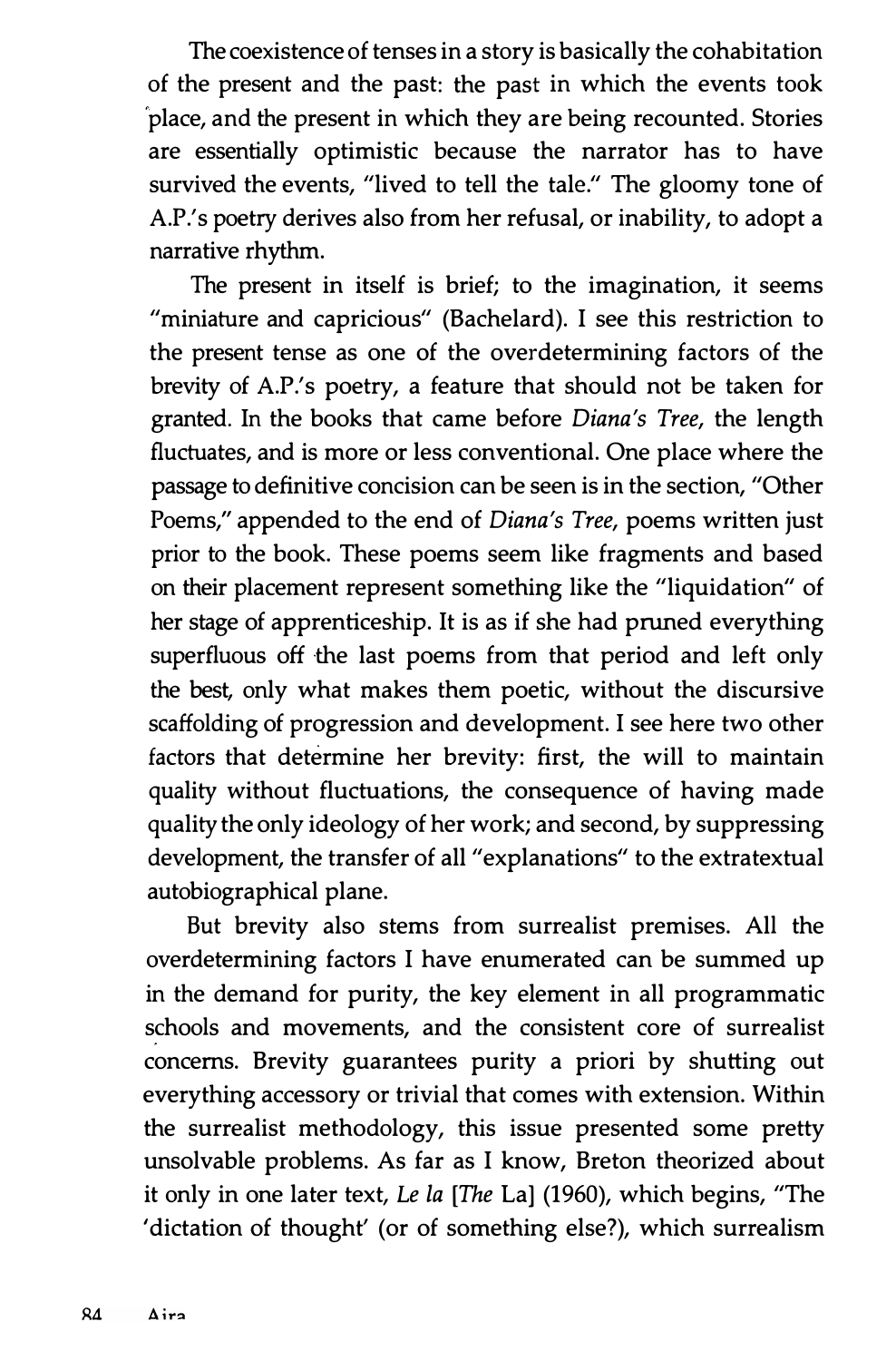originally wanted to surrender to and recover from, was called automatic writing; I've already said how many vagaries wakeful listening (active-passive) was susceptible to." In other words, how many impurities threaten this dictation that derives all its value from the unpolluted purity with which it emerges from "thought" or that "other thing" (with a question mark), which could be the unconscious or dreams or any other untouched area. Breton continues:

Therefore, I have always cherished dearly those sentences or fragments of sentences - snippets of monologues or dialogues extracted from dreams and captured with accuracy, both in their articulation and intonation-which remain absolutely clear upon waking-a state they seem to provoke, for they appear to have just been pronounced. On every possible occasion, and no matter how sibylline they are, I have collected them with the same care I would precious stones. At one time I would insert them uncut into the beginning of a text. Then I would force myself to "enchain" from there, even if in a very different register, to make certain that what followed held close to them and shared their high degree of effervescence.

And further on:

Even though "the shadow mouth" has not spoken to me with the same generosity-far from  $it-$ as it spoke to Hugo, and has settled for disjointed remarks, the essential thing is its willingness to sometimes whisper to me a few words, words that remain my touchstones, and which I am certain were meant only for me (I even recognize my own voice, though cleansed and imbued with a bewitching power) and which, however disheartening they may prove for a word-by-word interpretation, on an emotional level, they were made to give me the la.

That is, the note used to tune the rest of the scale.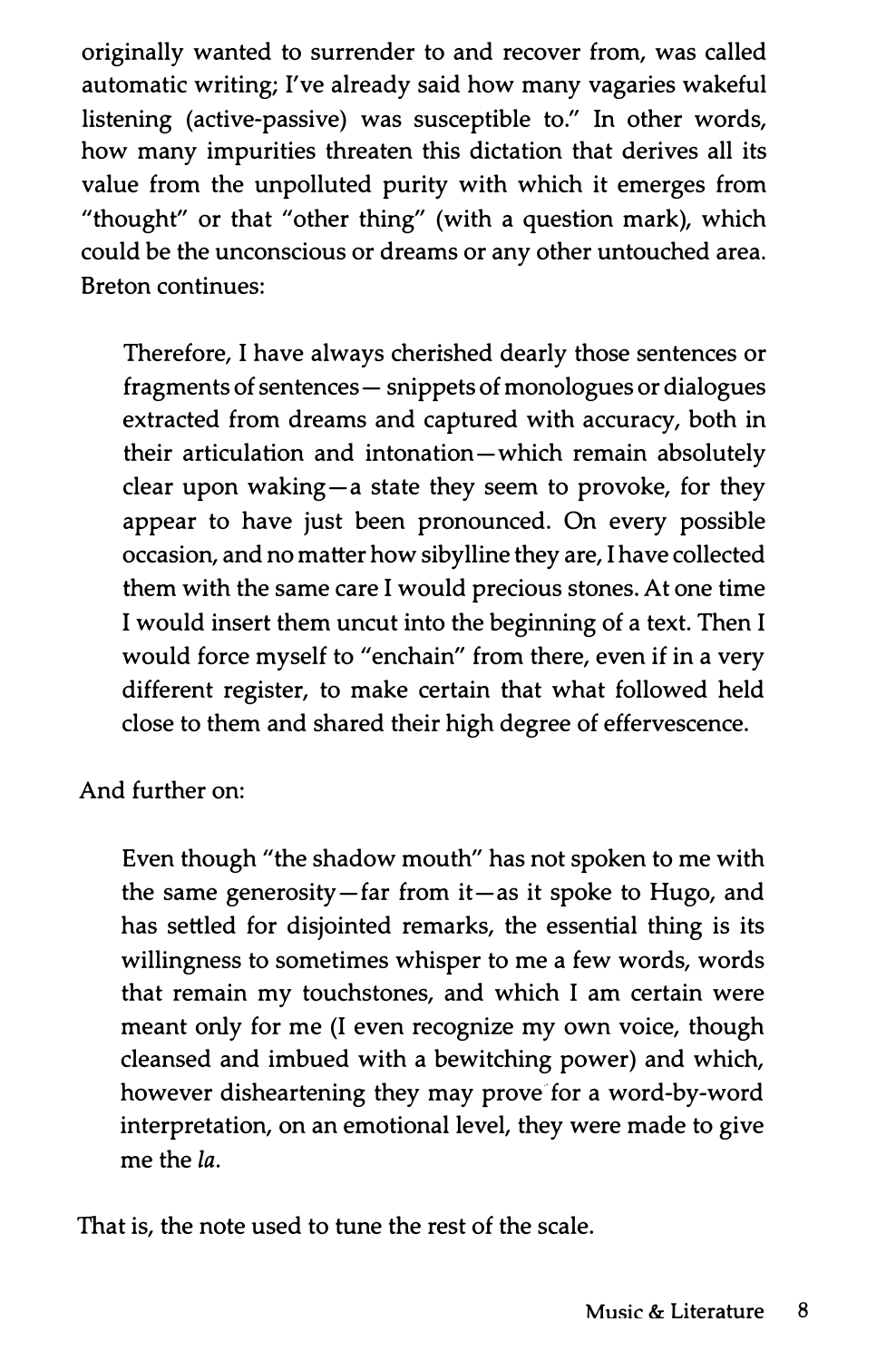Brevity guarantees purity, and this guarantees quality. Carried work of the poem to these "touchstones," these "gems," this la to its ultimate consequences, this line of reasoning restricts the of the tuning fork, and nothing more. In other words, to a pure result, cleansed of the swirl of the process that led to it because it would be a prior result, existing before beginning to write, fallen from the heavens or extracted from the depths by some force outside the poet. In other words, we are now on the level of pure objectivity. The objective impersonal emphasis of a large part of "classic" surrealist poetry can be seen in the sentences Breton transcribes after the passage quoted above-or they can serve as a caricature thereof. Herewith his harvest of oeneric epiphanies:

 $"0$ <sup>3</sup> whose chattering skin resides in C major on average."

"The moon begins where cherry ends with lemon."

"Sothen, one will write a journal whose signature, complicated and nervous, will be a nickname."

"If you love golden white bison, don't make the cut of golden white bison."

It was after that, according to Breton, that one should write the poem, using the sentence as a point of departure. Whatever that poet in particular had to say, the expression of her subjectivity, this was the material of the process. This is normal and common: the process is subjective, the result is objective. The result is seen from outside, and this is what turns it into a result; to the extent that the subject intervenes, it turns back into a process. Surrealists do not distance themselves from this norm; their only trick is to switch places, and put the result first, before the process.

I think A.P. inverts the terms once again, which does not mean that she returns to the initial situation. She maintains the temporal primacy of the result (the perfect brief poetic phrase) but burdens it with subjectivity, turning it into the object of exhaustive conscious work. It is as if she were trying to rescue the surrealists' implicit refusal to maintain the extremism of their method till the bitter end by making brevity and purity the work itself, without any further development, wherein the subject has no choice but to move into it. The somnambulistic dictation does not come from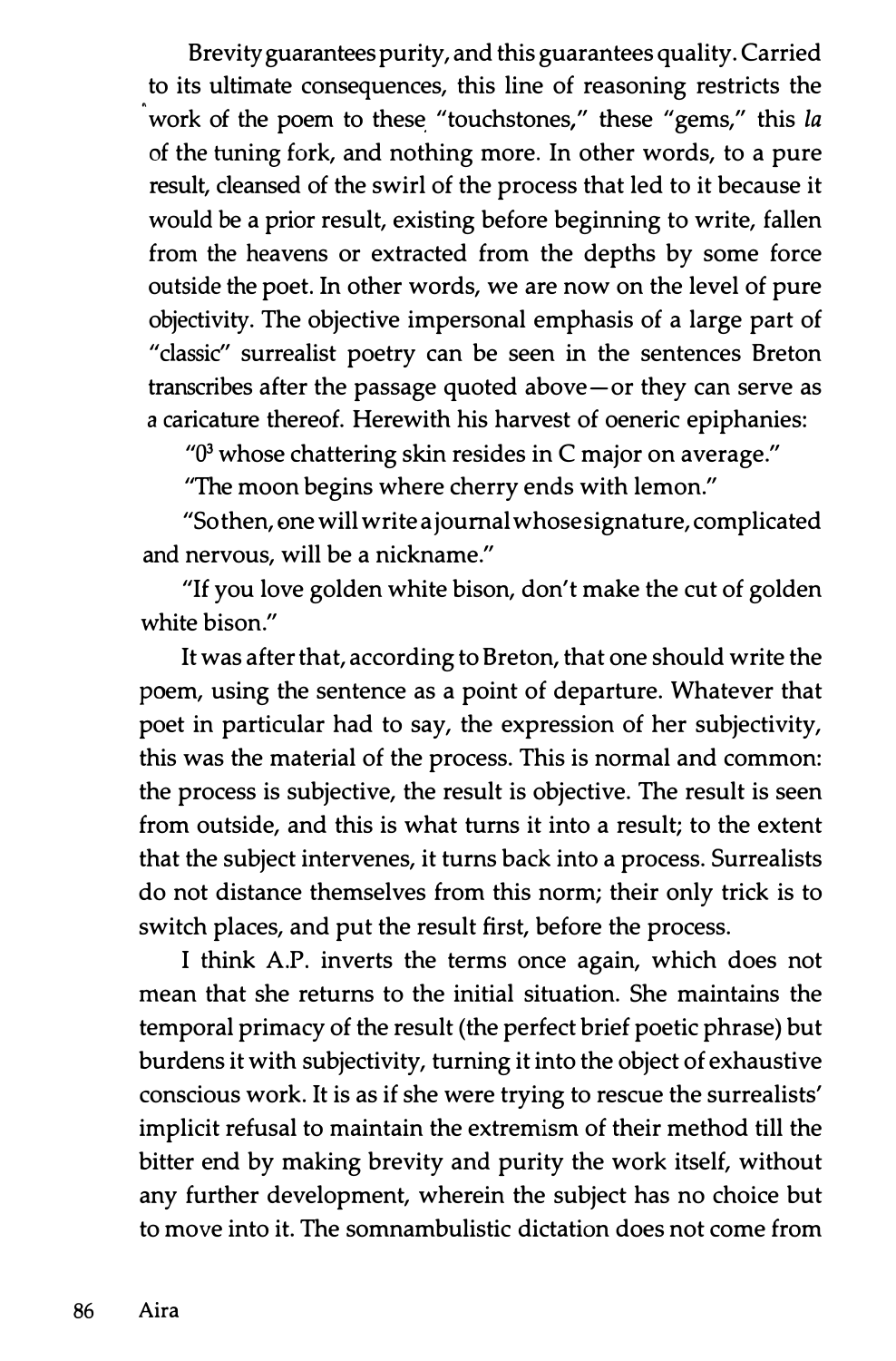the unconscious but rather from the critical consciousness, which seems contradictory but is what gives her poetry its unique tone.

To summarize: A.P. unloads all her subjectivity on the prior result, and there interrupts her work. There is no process. It is as if the process had come from her and become transpersonal, and this is perhaps what sustains the myth that A.P. has turned into: the process remains open, because the result was placed first, in keeping with the lesson of surrealism.

The surrealists also placed the result first, but they wrote after. And they wrote a lot (surrealists typically lived long lives and wrote dozens of books). At that second moment, they set in motion a vain and petit-bourgeois subjectivity, which is determined to complete the process. In A.P., however, the process is left unresolved, and it appears to have vanished. I think this is the last secret of her poetry: it is as if there were no process. As if the process had been reabsorbed into what came before, into life, into childhood, into the personal myth. Whereas the surrealists conceived of the transpersonal only in its object form, A.P. makes the more exacerbated autobiographical subjectivity a transpersonal experience, and for her, this is poetry.

Finally, I would like to look at a related problem. The short pure objective sentence, either transpersonal or unconscious, whether it comes from a dream or a collage, offers no guarantee against the recuperation of the most conventional meaning. It turns out to be a mechanical means to achieve a "novelty" that the surrealists would have energetically rejected as simply new combinations of the old verisimilitudes of literature. This is something Breton seems never to have noticed. Any of the sentences or verses produced using the surrealist method (without going any further, any of the oeniric sentences of The La) can be made verisimilar in a story, more or less long according to the degree of the absurd it contains, but always without any leftovers. Any of you can take the test yourselves using any of them: take the original and most famous "exquisite corpse": "The exquisite corpse will drink the new wine." This can be reconstructed without any problem (true, everybody will do it in his or her own way): for example, we can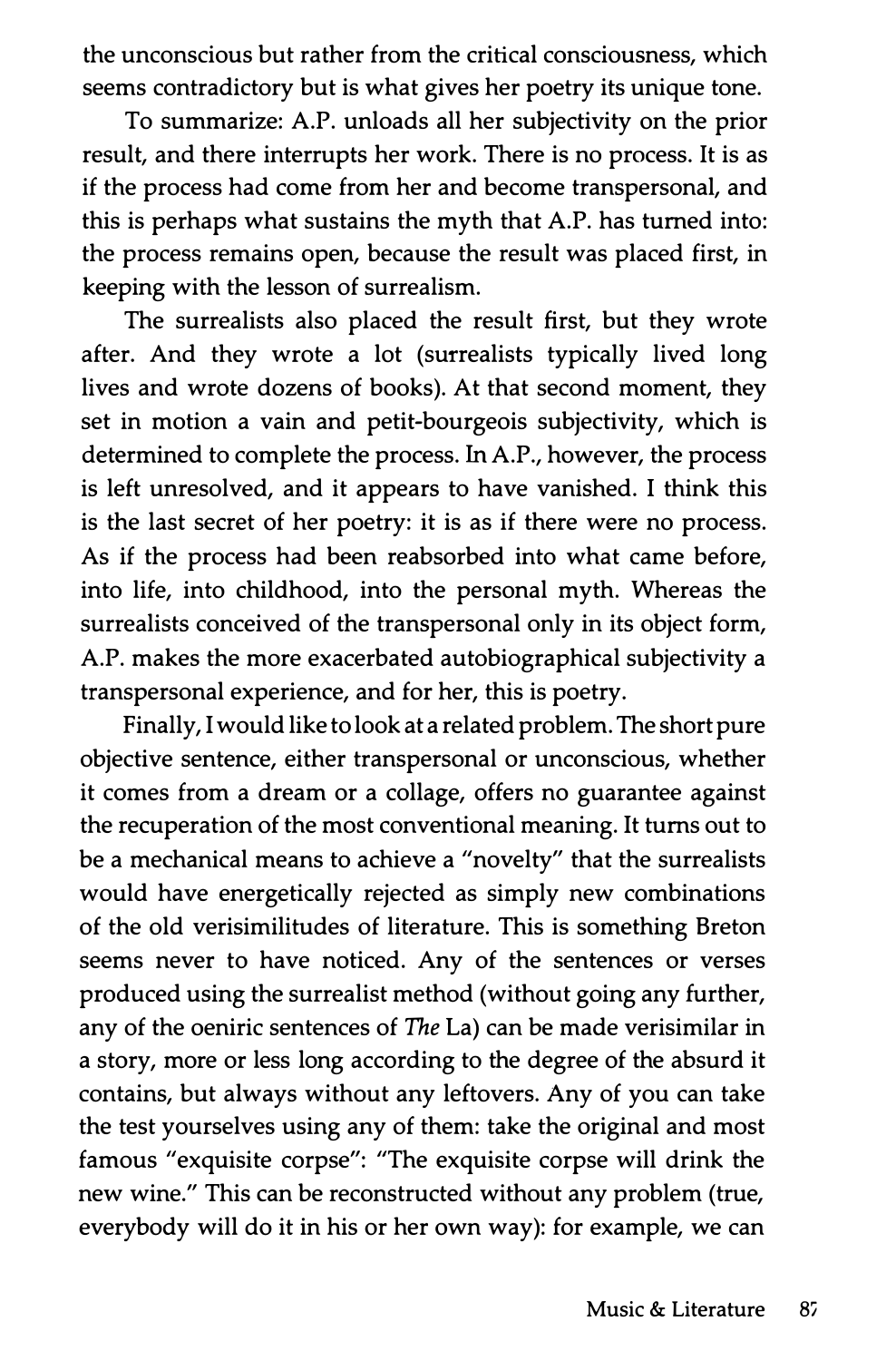posit a crypt containing the corpses of warriors killed in battle, or the victims of a sadist's bloody orgies, and then some kind of chthonic electrical activity begins, which brings the corpses back to life, and they are thirsty, and they discover that the crypt leads into the castle's wine cellar, and in the wine cellar there are aged wines and new wines, and among the corpses are men of more or less refined taste, and the most refined corpse of all, one that has exquisite taste, discovers that as opposed to what one might think, the new wine is better than the aged wine... Anyway, there it is: "The exquisite corpse will drink the new wine." (If I thought about it a little longer, I could come up with a better reconstruction, but that's the idea.)

There are two recourses available to the surrealists to prevent this closure that results from verisimilization, recourses that destroy all results, reanimating the process precisely where least expected. The first: to emphasize the absurd (which they preferred to call the "marvelous") in order to make reconstruction more difficult; but none would be so difficult as to make it impossible, at the very least every reader would create a different one. The second: to collect one enunciation after another at such speed and with such intricacy that the reconstruction of meaning is discouraged. Let's take one sentence at random from The Immaculate Conception (by Breton and Eluard, from the heroic era of automatic writing; A.P. translated it and I will quote from her translation). "Flores saladas" [fleurs salées / salty flowers]: this is easy and almost commonplace; one can imagine bringing a petal to one's mouth, tasting it, describing it for some reason. But that syntagma is wrapped in a longer sentence; what follows, "flores saladas y abanicos de yeso" [des fleurs salées et des éventails de plâtre / salty flowers and plaster fans], already makes things a little blurrier, because a synesthetic or sculpted or decorative aspect must be added to the previous tasting, and moreover a connection must be made between these two things. And the whole sentence, "El enemigo de la naturaleza esta perdido en medio de flores saladas y abanicos de yeso," [L'ennemi de sa nature est perdu au milieu des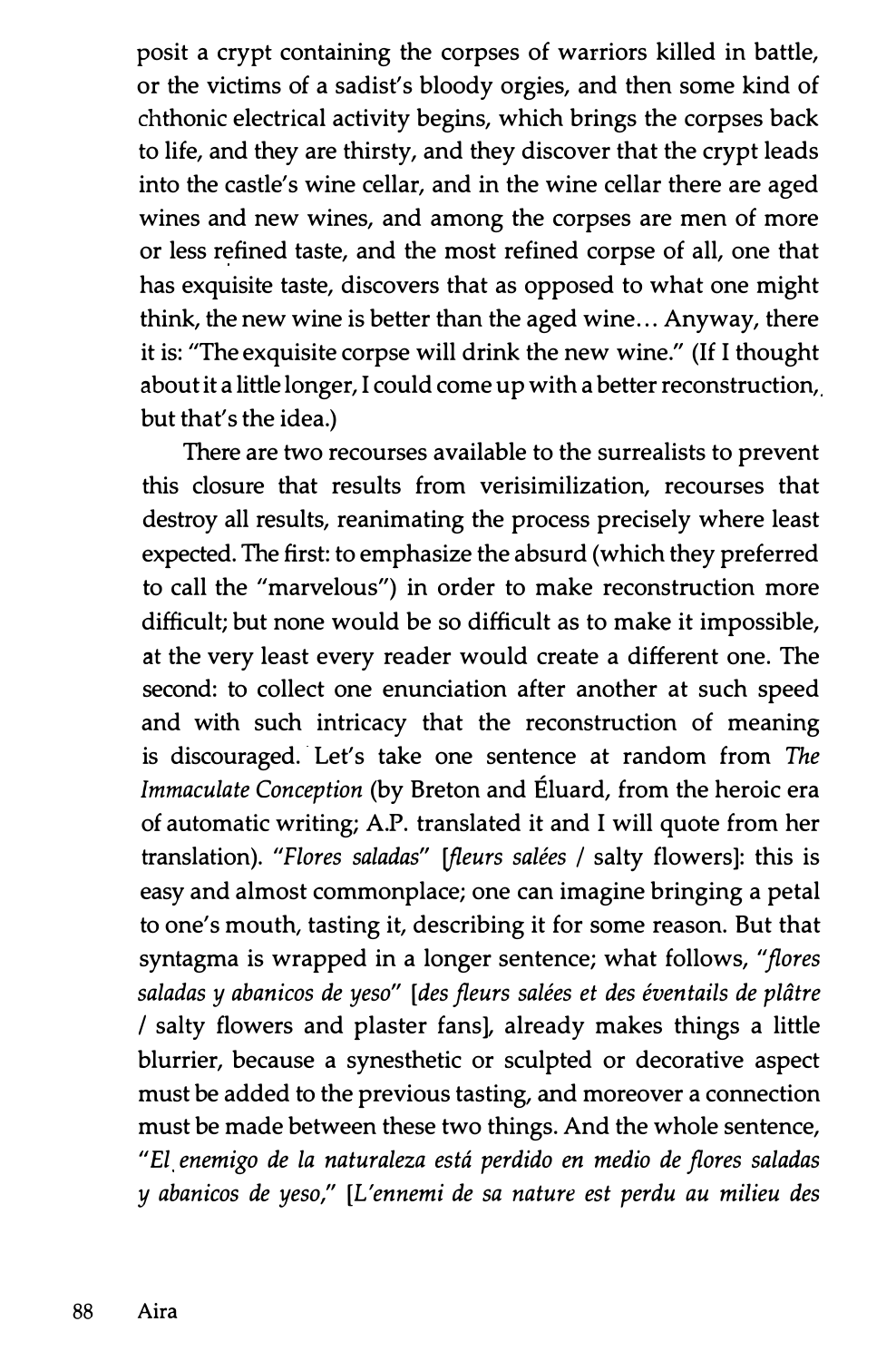fleurs salées et des éventails de plâtre. / The enemy of nature is lost among salty flowers and plaster fans.] already imposes a fairly complicated narrative. And if we see that this sentence takes up merely three lines of a dense text of several pages, we have good reason to feel discouraged and give up.

Let us recall the original definition of automatic writing from Manifesto of Surrealism Breton published in 1924: "a monologue emitted as quickly as possible so that the critical mind of the subject cannot pass judgment..." In the foreground is the speed of the emission, and the prolongation of the emission, the "monologue," that is, the action, the process. Due to its affiliation with Dada, the surrealist method began as pure process: a copious emission, in which meaning was always held at degree zero because of the impossibility of reconstructing a story that arises out of that absolute present. But, forty years later, Breton ended up placing more value on the objectified sentence, freed from its emitterthat is, the result. In reality there is no contradiction, or the contradiction is deeper and is what constitutes the methodology. Surrealist Orpheus, forbidden to turn around to look behind him, moved forward backwards.

The assessment of poetic quality was present from the beginning through the preeminence the surrealists gave to the "image," which is surrealism's official name for the result. The name itself is revealing. The "image" is the utterance that can be seen in the imagination. And in order to see it, one must reconstruct meaning, create a story. By making the image the culmination of poetic activity, the surrealists were interrupting the game, removing it from the rules they otherwise maintained so dogmatically, and carrying it to the terrain of the serial, of the gothic or fantastic novel, of Jules Verne or Hugh Seymour Walpole or Matthew Gregory Lewis-where there is a plethora of crypts full of corpses that have come back to life-or Raymond Roussel, or even Lautréamont, where everything began. This is where the dialectic recommences on a different level, through the reading and the writing, which is the battlefield where surrealism really took place.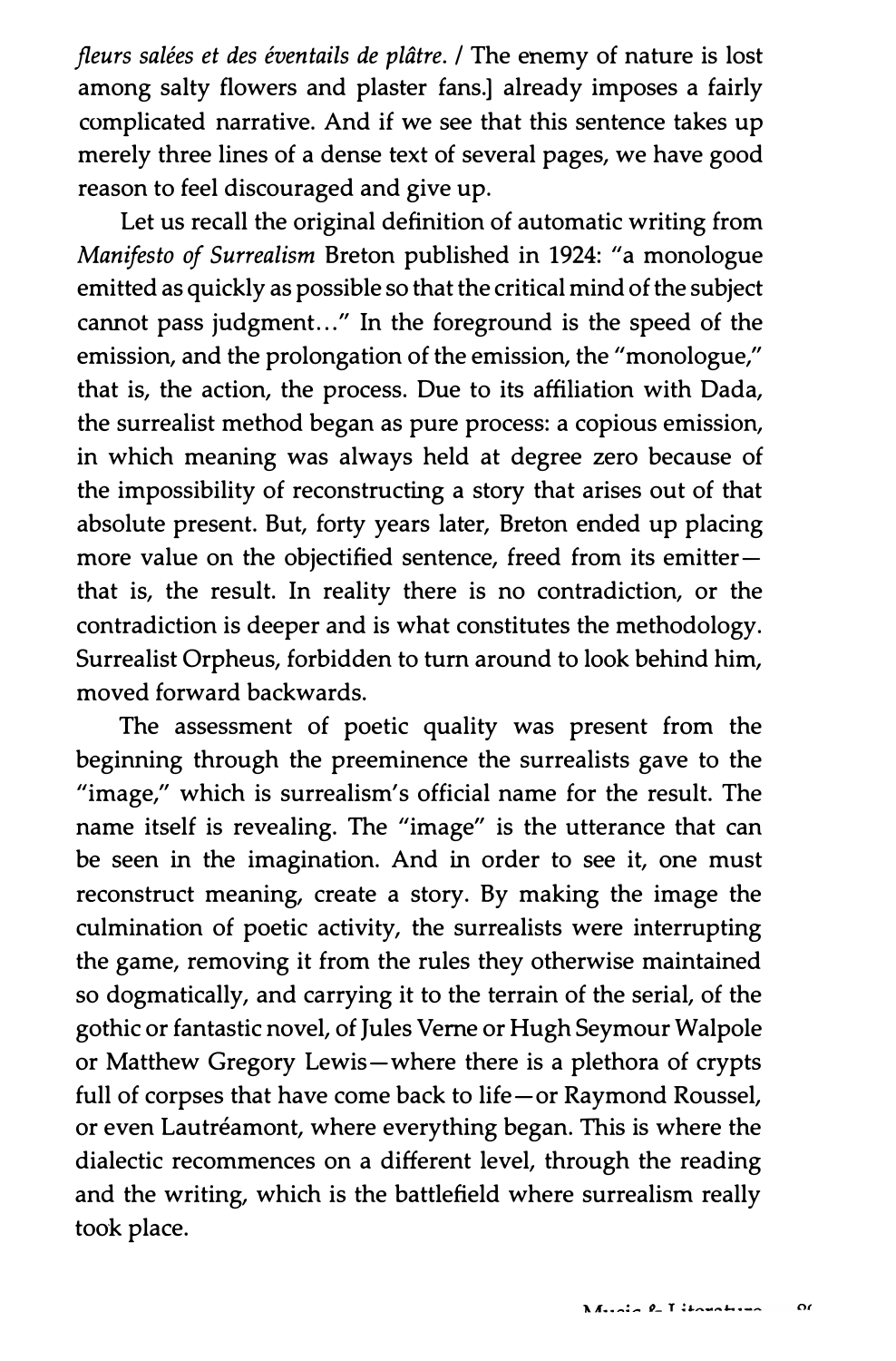As for A.P., her brief utterance, which is subjective, runs no less of a risk, for her meaning "shuts down" automatically in · confession or pathos. And this had to obey the "prior" and almost burlesque shutting down that occurs through the character: "prior" to the death of the poetry that was threatening the premature arrival of the results. The character's only purpose was to maintain the process in motion; this prevented the shutting down of meaning because it was nourished by the life of the poet, and it maintained her in motion by bleeding her dry; it was the corpse (exquisite, most of the time exquisitely corny) under a permanent spell of reanimation in her personal novel; to rescue it after A.P.'s real death can only lead to carnivalesque identification. It is the equivalent of reanimating her, which might be defensible. But it is unfair. A.P. was not only a great poet, she was the greatest, and the last. Poetry died with her; and this has nothing to do with the poets who came after but with what her work consists of from within. To act as if she were still alive, even metaphorically, is to devalue her. Later, and after a few more twists and turns, I will attempt to show the strange shape death took through the dislocation of the subject.<sup>1</sup>

m,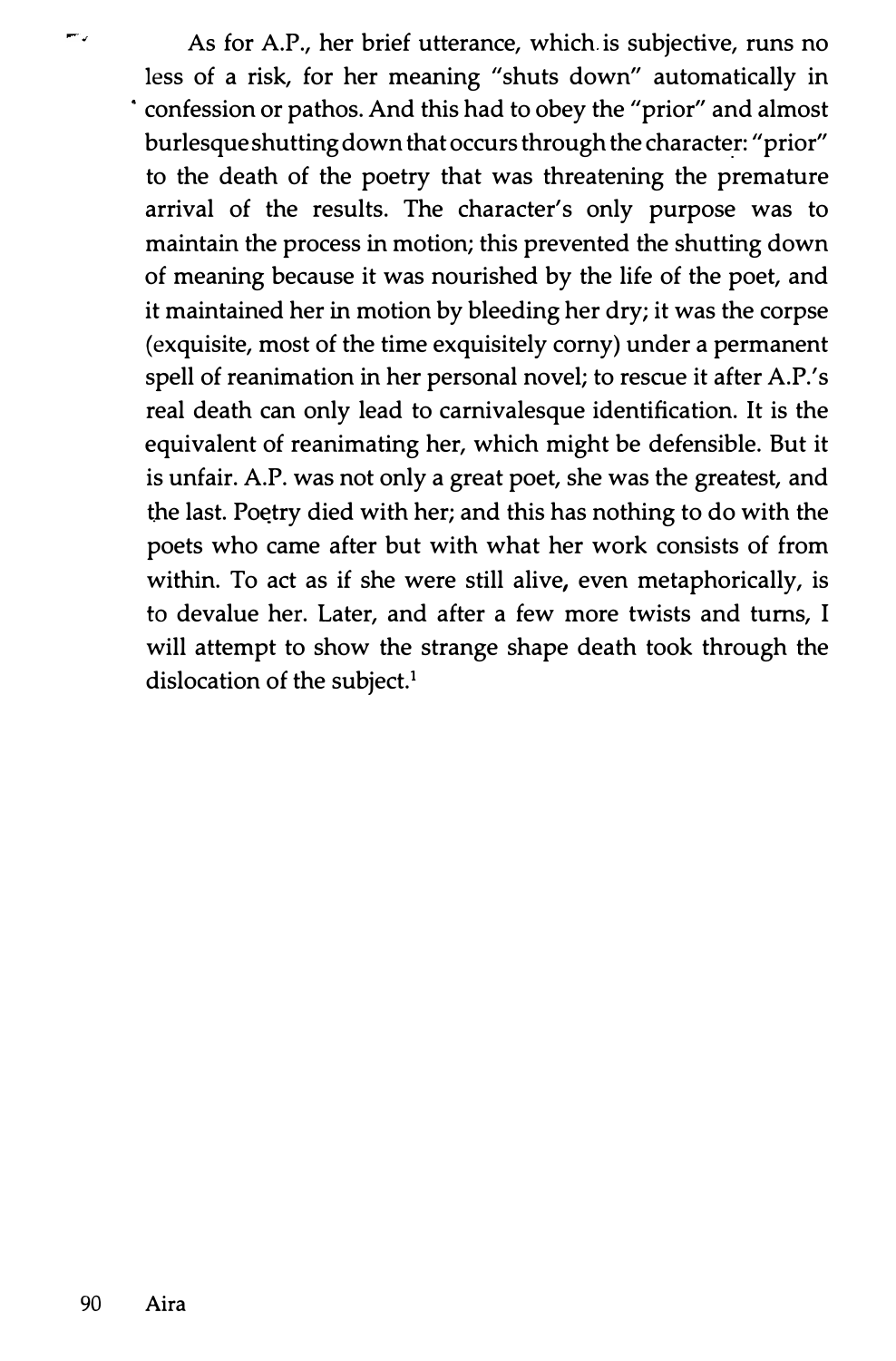

Number Six

ISSN: 2165-4026 ISBN: 978-0-9888799-5-9

Publisher: Taylor Davis-Van Atta Editors: Taylor Davis-Van Atta & Daniel Medin Associate Editor & Director of Publicity: Madeleine LaRue Digital Editor: Jeffrey Zuckerman Digital Music Editor: Matthew Mendez Design Editor: Camille Gajewski Editorial Assistant: Chloe Elder

"Aqui, Alejandra" by Julio Cortázar © Heirs of Julio Cortázar, 2015. "Witchiness" by Marina Warner previously appeared in the London Review of Books.

Cover image: "Untitled," by Dubravka Ugrešić, from her series "ABCs for the Illiterate."

No part of this publication may be reproduced without written permission of the publisher and the original artist(s). All reproductions and reprintings of materials must acknowledge Music  $\Theta$  Literature as the original publisher. © 2015 Music & Literature, Inc.

Music & Literature, Inc. is a 501(c)(3) charitable organization.

Individual U.S. subscriptions: US\$20 (one issue); US\$35 (one-year, two issues); US\$65 (two-year, four issues)

Individual international subscriptions: US\$30 (one issue); US\$55 (one-year, two issues); US\$100 (two-year, four issues)

For back issues and more information: www.musicandliterature.org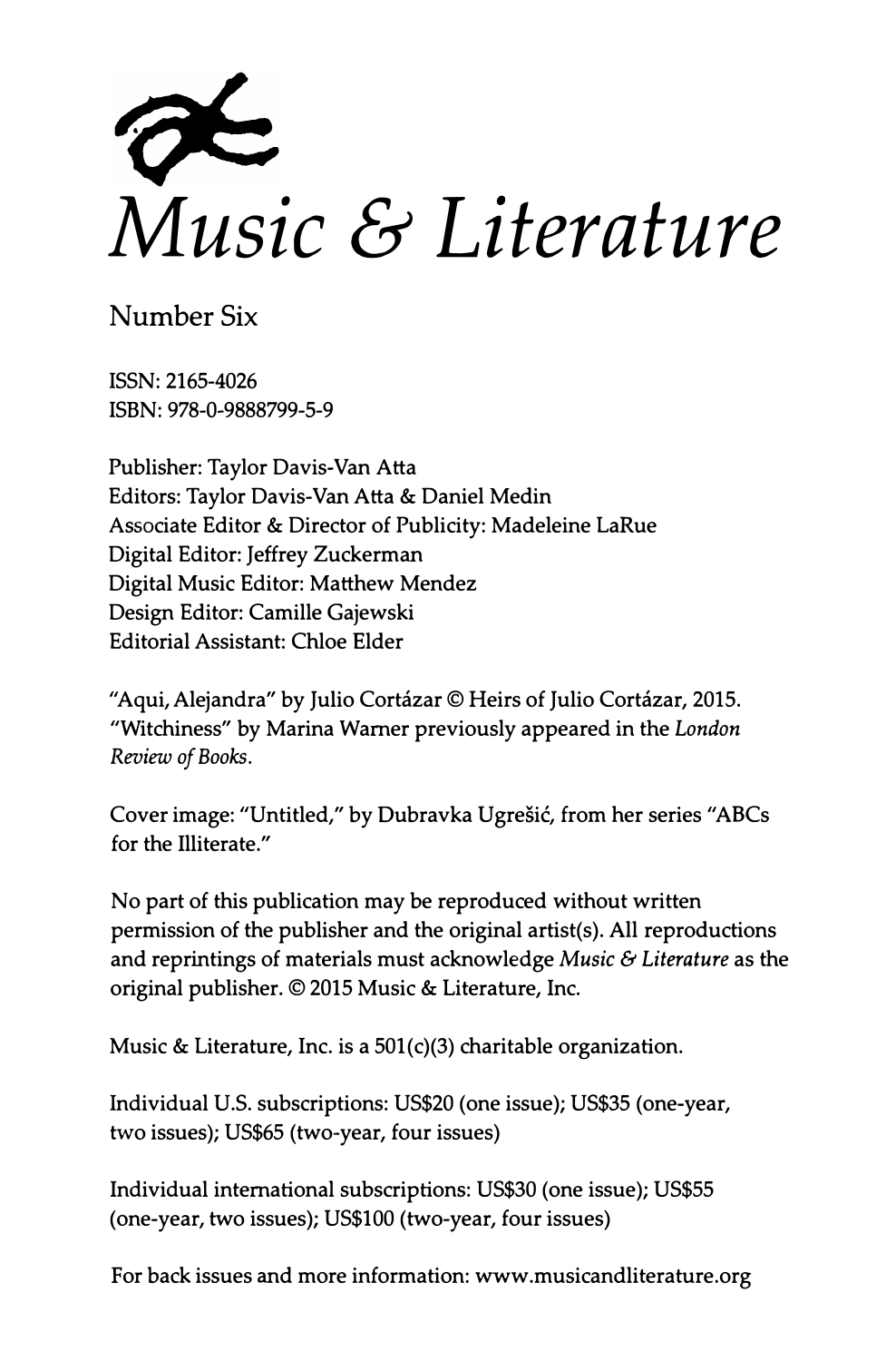## Acknowledgments

The editors wish to extend their appreciation to the writers, translators, and other artists whose work appears in the following pages, as well as to Hans Jürgen Balmes, Vanessa Coode, Raúl Manrique Giron, Frank Graziano, Priscilla Heim, Claudio Pérez Míguez, David Williams, and Roman Yuspiey. Special thanks to Barbara Epler and New Directions Publishing for their counsel and continued inspiration.

This volume has been greatly enriched by the generous assistance and advice of Isabella Checcaglini and the tireless efforts of Cecilia Rossi.

Heartfelt thanks to Victoria Polevá for her cooperation and friendship, forged amid the 2013 tumult in Kiev. Her perseverance and devotion to her practice is a continued source of perspective and renewal.

The breadth of the Pizamik portfolio was made possible by Ana Becciú. It has been humbling to be in the presence of such great warmth, trust, and unflagging dedication to advancing Pizamik's legacy.

Finally, a hearty note of gratitude to Dubravka Ugrešić, one of the most entertaining correspondents we've had the privilege of working with. Every letter has been a reminder of why her work is celebrated in these pages.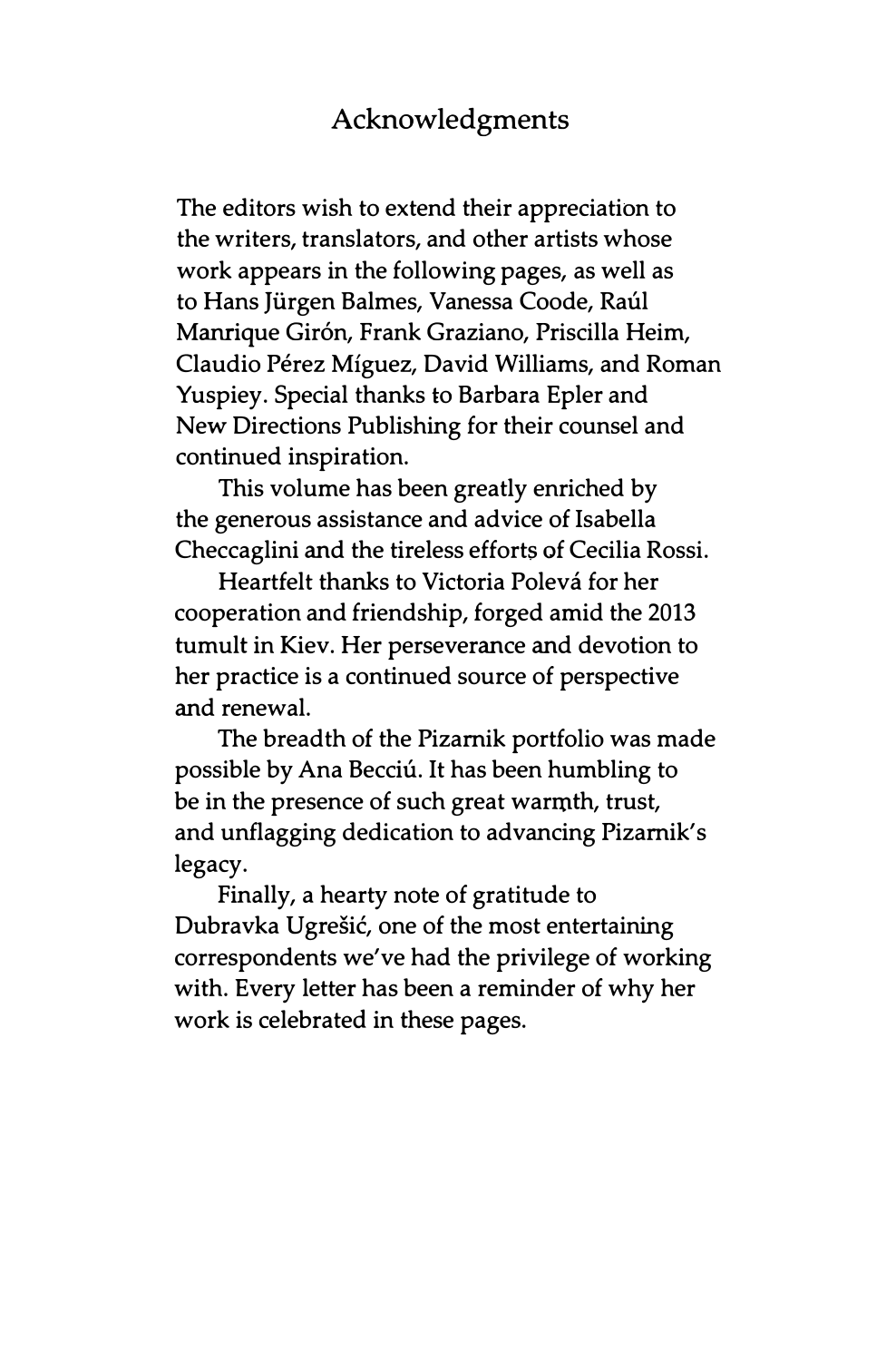## **Contents**

## I. ALEJANDRA PIZARNIK

 $\bullet$ 

- 1. The Complete Works of Alejandra Pizarnik
- 3. A Few Essential Words / Alberto Manguel
- 7. An Introduction to Alejandra Pizarnik's Diaries / Ana Becciú, trans. Cecilia Rossi
- 13. A Selection from Diaries / Alejandra Pizarnik, trans. Cecilia Rossi
- 29. A Selection of Prose / Alejandra Pizarnik, trans. Cecilia Rossi
- 35. An Introduction to "The Lady Buccaneer of Pernambuco or Hilda the Polygraph" / Ana Becciú, trans. Cecilia Rossi
- 37. The Lady Buccaneer of Pernambuco or Hilda the Polygraph / Alejandra Pizarnik, trans. Suzanne Jill Levine
- 41. Correspondence with León Ostrov / Alejandra Pizarnik, trans. Emily Cooke
- 59. Some Keys to Alejandra Pizarnik: An Interview / Martha Isabel Moia, trans. Emily Cooke
- 65. Come Here Alejandra / Julio Cortázar, trans. Stephen Kessler
- 68. Pavane for a Dead Princess / Olga Orozco, trans. Stephen Kessler
- 71. An Overdose of Seconal / Enrique Vila-Matas, trans. Rosalind Harvey
- 75. Alejandra Pizarnik / César Aira, trans. Katherine Silver
- 91. Demystifying Pizarnik: On Editing the Complete Works / Isabella Checcaglini, trans. Jeffrey Zuckerman
- 96. "The Shadow of the Typist": The Perturbed among Lilacs / Etienne Dobenesque, trans. Jeffrey Zuckerman
- 101. The Woman in Red / Jacques Ancet, trans. Jeffrey Zuckerman
- II. VIcTORIA PoLEVA
- 106. Selected Major Works of Victoria Polevá
- 109. A Biographical Statement / Victoria Polevá, trans. Ian Dreiblatt
- 111. A Conversation with Victoria Polevá / Anna Lunina, trans. Rachel Caplan